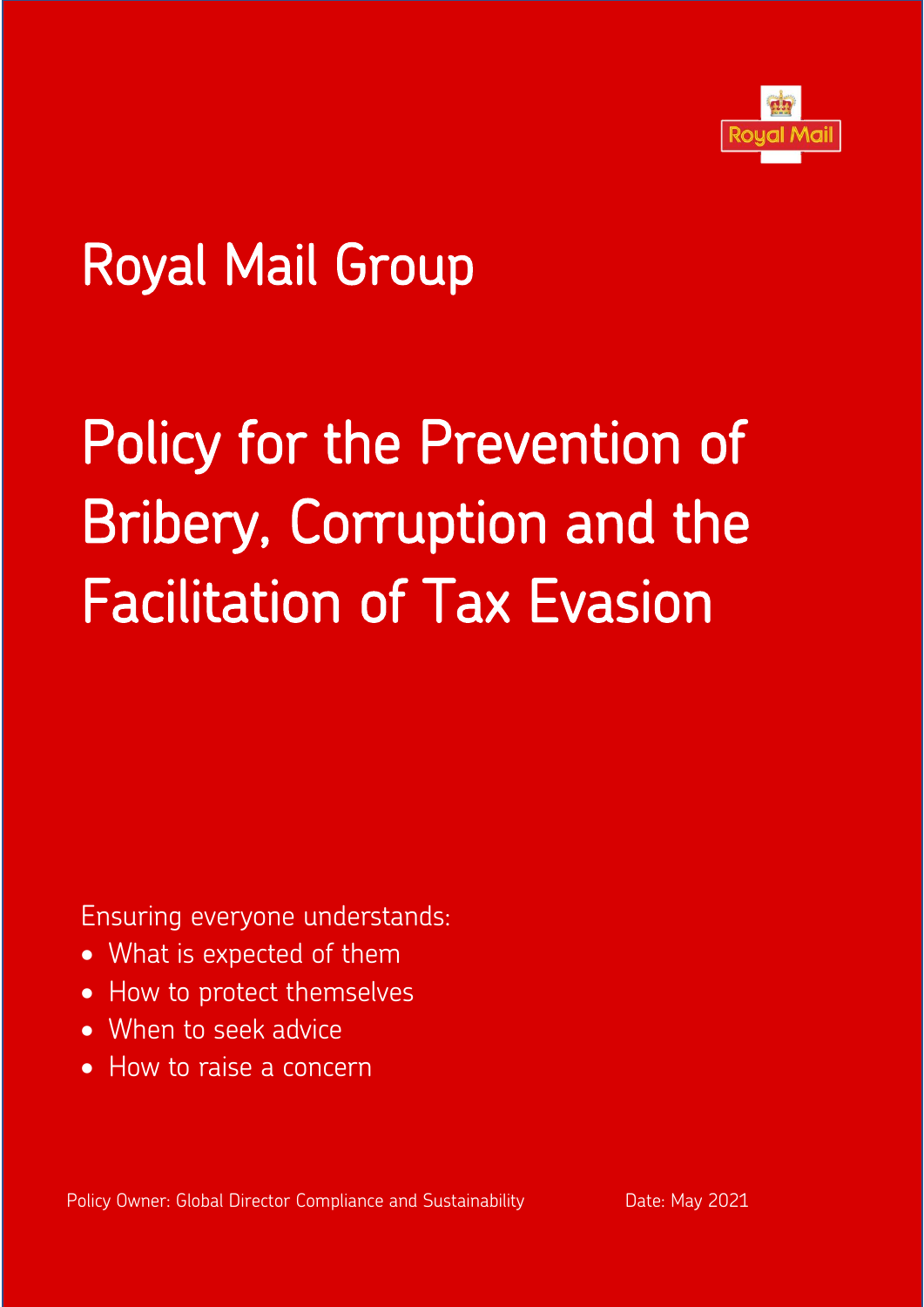## Overview and Policy Statement

Royal Mail Group (RMG) is committed to conducting its business honestly, fairly and ethically. Crimes like bribery, corruption and tax evasion are contrary to everything we do and what our brand stands for. We (and anyone acting on RMG's behalf) must not carry out any form of bribery or corruption or deliberately and dishonestly facilitate tax evasion by a third party.

#### Key Questions to Ask Yourself

'Does someone expect this business relationship to be influenced improperly because of the payment, advantage, gift, hospitality, donation or sponsorship in question?''

'Is what I'm doing going to help someone avoid paying tax?''

If the answer is 'yes' to either of these questions, this might be unlawful, so don't do it. If in doubt, seek advice from Group Compliance & Ethics.

#### Statement by the Chief Executive

We have a great history of doing business in a responsible way. Our success is built on trust – from our customers, colleagues and business partners.

Bribery, corruption and tax evasion are contrary to everything that we and our brand stand for.

We have a strict zero tolerance policy towards bribery and corruption and the facilitation of tax evasion. This principle has been unanimously approved by the Board and has the full support of my Executive Team.

We are all responsible for compliance and each of us has a role to play. Please take time to read this Policy and the associated guidance carefully to ensure you understand your role and obligations in these important matters. We all must remain committed to building a responsible and ethical culture where we can speak up confidently if we have questions or concerns without fear of retaliation.

We have a great business. I am confident that together we can continue to build a successful company that we can be proud of.

Simon Thompson Chief Executive, Royal Mail UK May 2021

#### Our Responsibilities for Preventing Bribery and **Corruption** We must:

- Comply with all applicable bribery and corruption laws, including local laws when employed by or performing services for RMG outside the UK;
- Always follow applicable due diligence processes and onboarding protocols when setting up new commercial arrangements with suppliers and other business;
- Keep accurate financial records and have appropriate internal controls that evidence the business reason for payments made or received;
- Always use approved business channels to make payments – never use cash or offshore accounts;
- Follow the requirements in the RMG Gifts, Hospitality, Sponsorship and Donations (GHSD) Guidance issued under this Policy, which include:
	- ensuring all GHSD are for a legitimate business purpose and reasonable in all the circumstances; and
	- registering in advance on the gifts and hospitality register any GHSD valued at more than £50 and any GHDS offered to or by a public official, regardless of value;
- Disclose any connections that might cause a conflict of interest in our work for RMG;
- Immediately report any attempt, request or demand by a third party to engage in bribery or corrupt activity to Group Compliance & Ethics; and
- Contact Group Compliance & Ethics if you have any concerns about any bribery or corruption issues or if contacted by an authority (such as the Serious Fraud Office).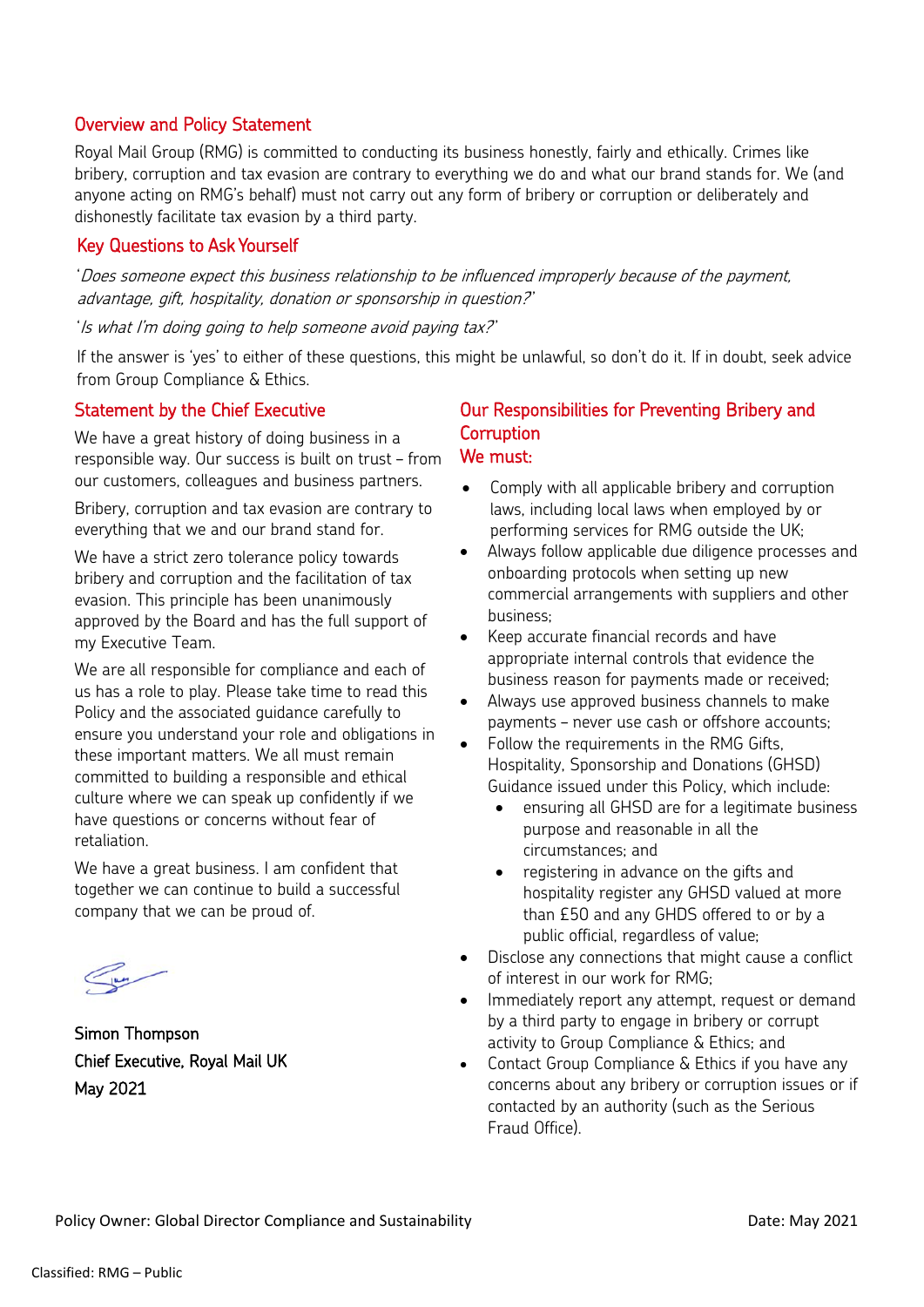# We must not:

- Request, offer or accept a bribe either directly or via someone else;
- Request, offer or accept any GHSD if it is intended to influence a decision, conceal a bribe or if there are on-going commercial negotiations (including tenders);
- Allow a private interest to influence our work for RMG or use our position at RMG for our own advantage;
- Request, offer or accept any gift of cash or cash equivalents such as shares, gift cards or vouchers (this excludes Christmas tips and tips in respect of other religious festivals from customers to frontline staff);
- Make facilitation payments (see below) or give the impression that RMG will make such payments, unless there is a threat to safety or life (in which case report it immediately to Group Compliance & Ethics); or
- Threaten or retaliate against anyone who refuses to take part in any bribery or corruption or who reports any concerns that an offence has been committed.

# Our Responsibilities for Preventing the Facilitation of Tax Evasion

#### We must:

- Always follow applicable due diligence processes and onboarding protocols when setting up new commercial arrangements with suppliers and other business partners;
- Take reasonable steps to obtain contractual commitments to comply with applicable antifacilitation of tax evasion laws from suppliers and other business partners;
- Follow all RMG standard processes and procedures that are in place to prevent the facilitation of tax evasion;
- Immediately report to Group Compliance & Ethics any fraudulent tax evasion or any attempt, request or demand to facilitate any person's tax evasion; and
- Contact Group Compliance & Ethics if you have any concerns about any facilitation of tax evasion issue or if contacted by an authority (such as HMRC).

#### We must not:

• Engage in any form of facilitating a third party's

evasion in the UK or anywhere else in the world, including asking anyone to break the law to avoid paying tax or helping them to do so in any way; or

• Threaten or retaliate against anyone who refuses to facilitate tax evasion or who reports any concerns that an offence has been committed.

## Further Information

#### Bribery and corruption

Bribery It is promising, offering, giving, requesting or accepting any advantage to encourage or reward improper behaviour, i.e. behaviour which is illegal, dishonest or a breach of duty. Bribery is a criminal offence, even if the bribe is turned down or fails to have the intended effect. Businesses can be held liable for failing to prevent a person associated with them from offering or accepting bribes.

Corruption is the abuse of entrusted power related to your position or someone else's position for personal benefit. This may arise from a conflict of interest between your private affairs and your work for RMG.

Facilitation payments are typically small, unofficial payments or gifts made to public officials to secure or speed up the performance of their duties. Examples include unofficial payments to accelerate customs clearance or to obtain a permit, licence or visa. Facilitation payments are bribes and are illegal.

#### Facilitation of Tax Evasion

Dishonestly or fraudulently evading tax is a criminal offence. Businesses can be held liable for failing to prevent a person associated with them from deliberately and dishonestly facilitating UK or foreign tax evasion by a third party, including intentionally 'turning a blind eye'.

#### Further Guidance and Documents

Group Compliance & Ethics provides guidance to assist you in complying with this Policy. All guidance is available on our [Compliance & Ethics Guidance Hub.](https://royalmail.e-learningportal.com/) The relevant guidance includes:

- Anti-bribery and corruption guidance
- Compliance guidance for Operations
- Gifts, hospitality, sponsorships and donations guidance
- Gifts and hospitality guidance FAQs
- Sponsorship and donations FAQs
- Gifts and hospitality guidance for approvers
- Guidance on preventing the facilitation of tax evasion